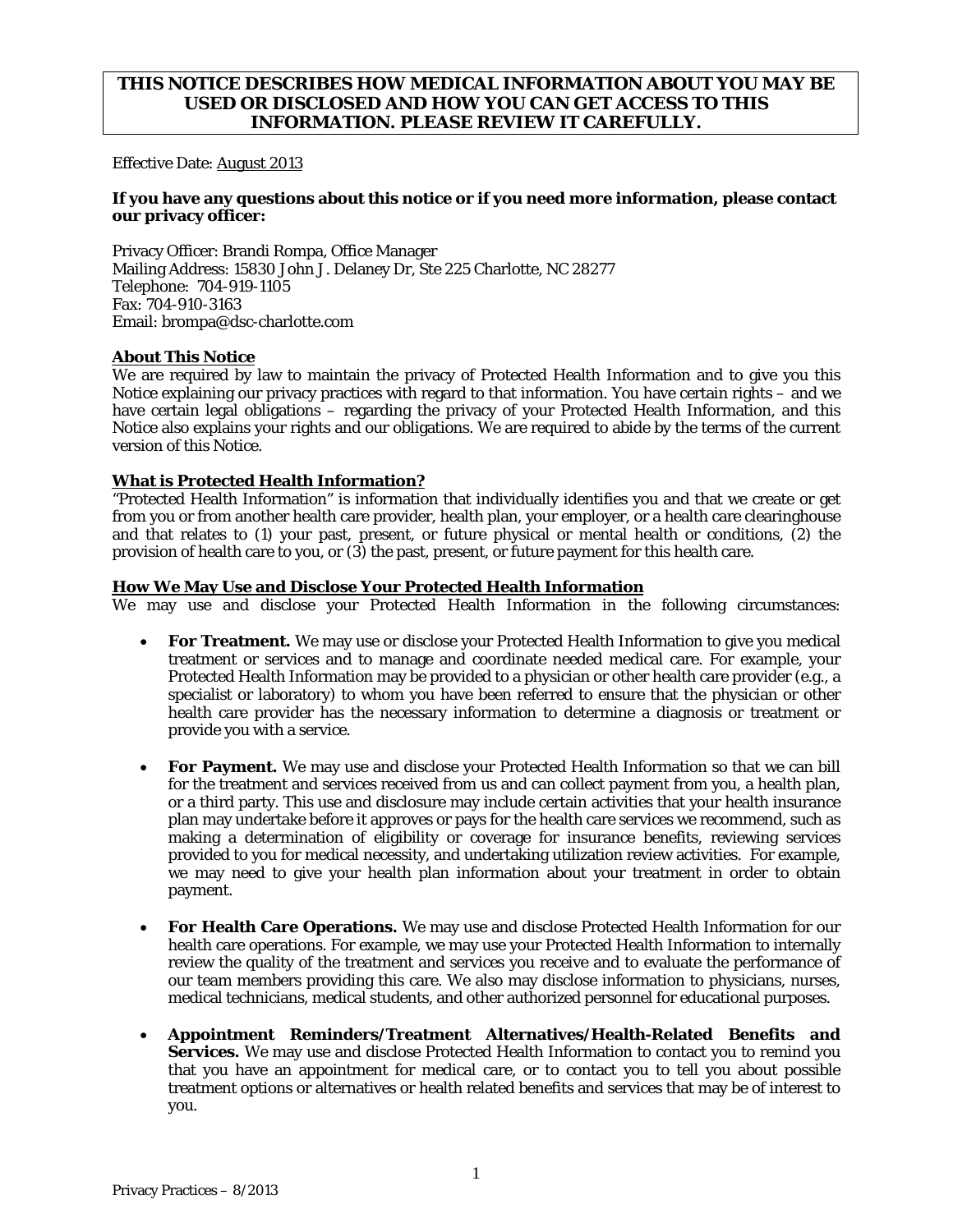- **Minors.** We may disclose the Protected Health Information of minor children to their parents or guardians unless such disclosure is otherwise prohibited by law.
- **Research**. We may use and disclose your Protected Health Information for research purposes, but we will only do that if the research has been specially approved by an authorized institutional review board or a privacy board that has reviewed the research proposal and has set up protocols to ensure the privacy of your Protected Health Information. Even without that special approval, we may permit researchers to look at Protected Health Information to help them prepare for research, for example, to allow them to identify patients who may be included in their research project, as long as they do not remove, or take a copy of, any Protected Health Information. We may use and disclose a limited data set that does not contain specific readily identifiable information about you for research. However, we will only disclose the limited data set if we enter into a data use agreement with the recipient who must agree to (1) use the data set only for the purposes for which it was provided, (2) ensure the confidentiality and security of the data, and (3) not identify the information or use it to contact any individual.
- **As Required by Law.** We will disclose Protected Health Information about you when required to do so by international, federal, state, or local law.
- **To Avert a Serious Threat to Health or Safety**. We may use and disclose Protected Health Information when necessary to prevent a serious threat to your health or safety or to the health or safety of others. But we will only disclose the information to someone who may be able to help prevent the threat.
- **Business Associates.** We may disclose Protected Health Information to our business associates who perform functions on our behalf or provide us with services if the Protected Health Information is necessary for those functions or services. For example, we may use another company to do our billing, or to provide transcription or consulting services for us. All of our business associates are obligated, under contract with us, to protect the privacy and ensure the security of your Protected Health Information.
- **Organ and Tissue Donation.** If you are an organ or tissue donor, we may use or disclose your Protected Health Information to organizations that handle organ procurement or transplantation – such as an organ donation bank – as necessary to facilitate organ or tissue donation and transplantation.
- **Military and Veterans.** If you are a member of an armed forces family, we may disclose Protected Health Information as required by military command authorities.
- **Workers' Compensation.** We may use or disclose Protected Health Information for workers' compensation or similar programs that provide benefits for work-related injuries or illness.
- **Public Health Risks.** We may disclose Protected Health Information for public health activities. This includes disclosures to: (1) a person subject to the jurisdiction of the Food and Drug Administration ("FDA") for purposes related to the quality, safety or effectiveness of an FDA-regulated product or activity; (2) prevent or control disease, injury or disability; (3) report births and deaths; (4) report child abuse or neglect; (5) report reactions to medications or problems with products;  $(6)$  notify people of recalls of products they may be using; and  $(7)$  a person who may have been exposed to a disease or may be at risk for contracting or spreading a disease or condition.
- **Abuse, Neglect, or Domestic Violence.** We may disclose Protected Health Information to the appropriate government authority if we believe a patient has been the victim of abuse, neglect, or domestic violence and the patient agrees or we are required or authorized by law to make that disclosure.
- **Health Oversight Activities.** We may disclose Protected Health Information to a health oversight agency for activities authorized by law. These oversight activities include, for example, audits, investigations, inspections, licensure, and similar activities that are necessary for the government to monitor the health care system, government programs, and compliance with civil rights laws.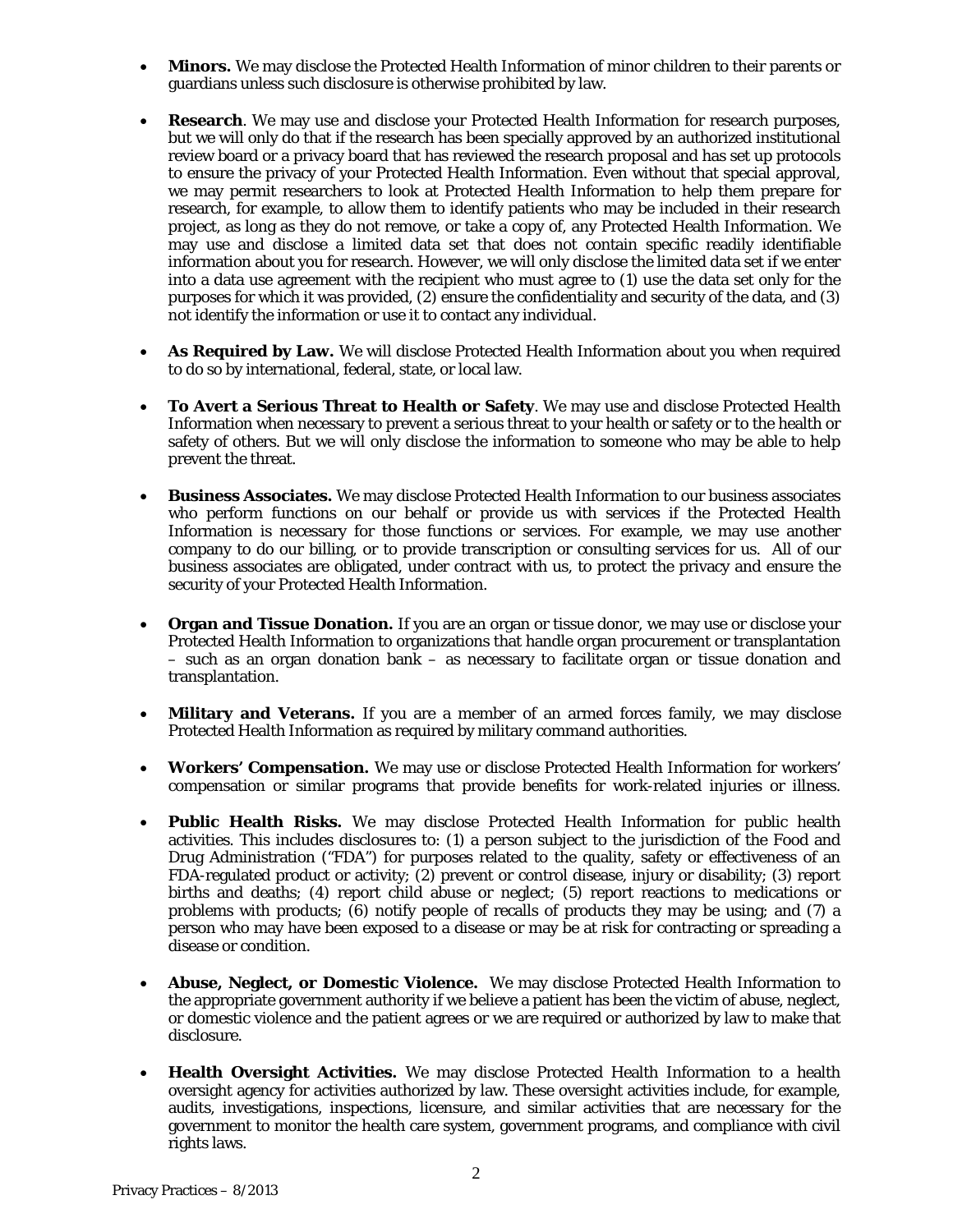- **Data Breach Notification Purposes.** We may use or disclose your Protected Health Information to provide legally required notices of unauthorized access to or disclosure of your health information.
- **Lawsuits and Disputes.** If you are involved in a lawsuit or a dispute, we may disclose Protected Health Information in response to a court or administrative order. We also may disclose Protected Health Information in response to a subpoena, discovery request, or other legal process from someone else involved in the dispute, but only if efforts have been made to tell you about the request or to get an order protecting the information requested. We may also use or disclose your Protected Health Information to defend ourselves in the event of a lawsuit.
- Law Enforcement. We may disclose Protected Health Information, so long as applicable legal requirements are met, for law enforcement purposes.
- **Military Activity and National Security.** If you or your family members are involved with military, national security or intelligence activities or if you are in law enforcement custody, we may disclose your Protected Health Information to authorized officials so they may carry out their legal duties under the law.
- **Coroners, Medical Examiners, and Funeral Directors**. We may disclose Protected Health Information to a coroner, medical examiner, or funeral director so that they can carry out their duties.

## **Uses and Disclosures That Require Us to Give You an Opportunity to Object and Opt Out**

- **Individuals Involved in Your Care or Payment for Your Care.** Unless you object, we may disclose to a member of your family, a relative, a close friend or any other person you identify, your Protected Health Information that directly relates to that person's involvement in your health care. If you are unable to agree or object to such a disclosure, we may disclose such information as necessary if we determine that it is in your best interest based on our professional judgment.
- **Disaster Relief.** We may disclose your Protected Health Information to disaster relief organizations that seek your Protected Health Information to coordinate your care or notify family and friends of your location or condition in a disaster. We will provide you with an opportunity to agree or object to such a disclosure whenever we practicably can do so.
- **Fundraising Activities.** We may use or disclose your Protected Health Information, as necessary, in order to contact you for fundraising activities. You have the right to opt out of receiving fundraising communications. If you do not want to receive these materials, please submit a written request to the Privacy Officer.

### **Your Written Authorization is Required for Other Uses and Disclosures**

The following uses and disclosures of your Protected Health Information will be made only with your written authorization:

- Most uses and disclosures of psychotherapy notes or evaluations by psychologists;
- Uses and disclosures of Protected Health Information for marketing purposes;
- Disclosures that constitute a sale of your Protected Health Information; and
- Any information related to diagnosis or treatment of HIV, Alcohol and Substance Abuse information, Mental Health Information or Genetic Information.

Other uses and disclosures of Protected Health Information not covered by this Notice or the laws that apply to us will be made only with your written authorization. If you do give us an authorization, you may revoke it at any time by submitting a written revocation to our Privacy Officer and we will no longer disclose Protected Health Information under the authorization. But disclosure that we made in reliance on your authorization before you revoked it will not be affected by the revocation.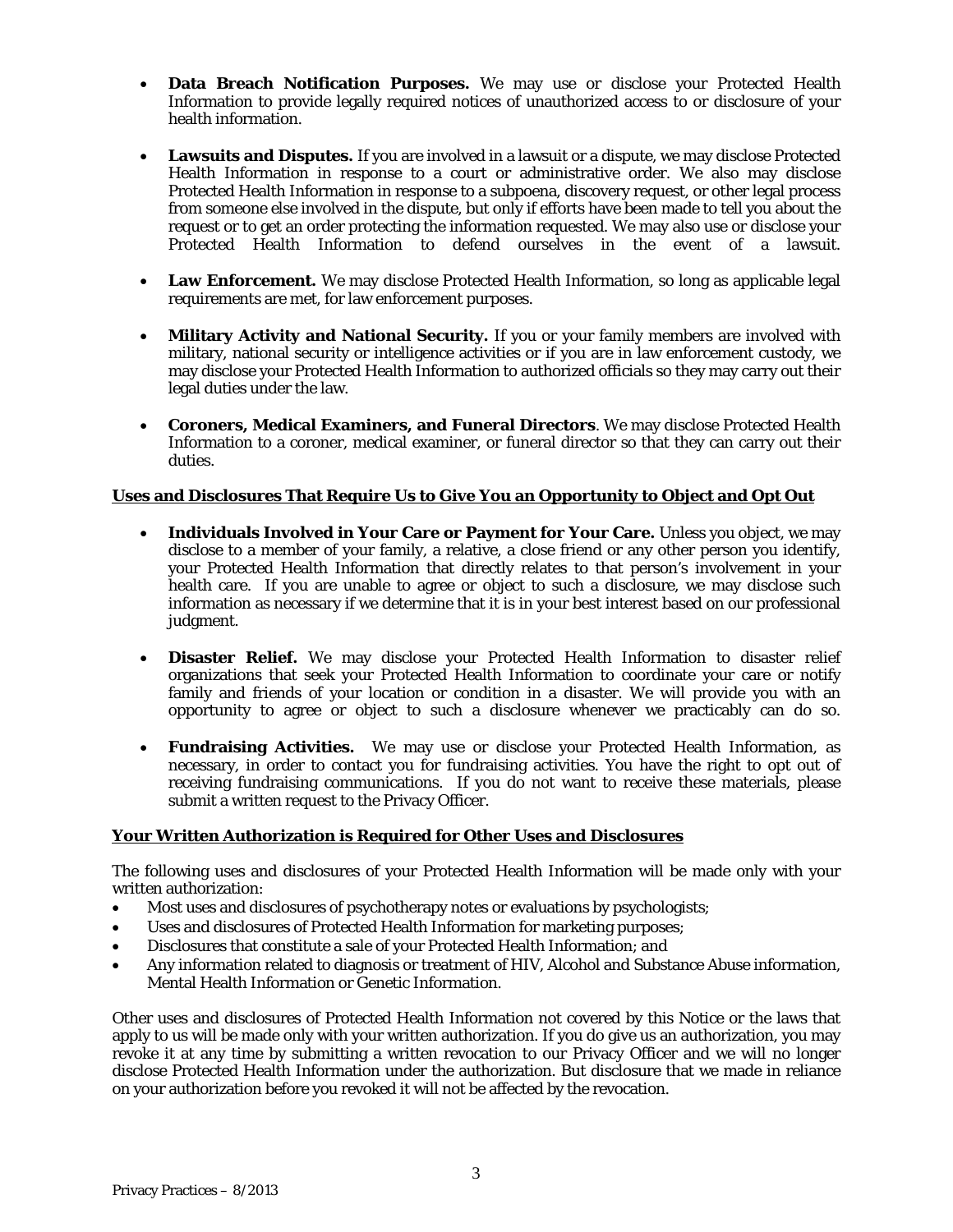## **Your Rights Regarding Your Protected Health Information**

You have the following rights, subject to certain limitations, regarding your Protected Health Information:

- **Right to Inspect and Copy.** You have the right to inspect and copy Protected Health Information that may be used to make decisions about your care or payment for this care. We have up to 30 days to make your Protected Health Information available to you and we may charge you a reasonable fee for the costs of copying, mailing or other supplies associated with this request. We may not charge you a fee if you need the information for a claim for benefits under the Social Security Act or any other state or federal needs-based benefit program. We may deny your request in certain limited circumstances. If we do deny your request, you have the right to have the denial reviewed by a licensed health care professional who was not directly involved in the denial of your request, and we will comply with the outcome of the review.
- **Right to a Summary or Explanation.** We can also provide you with a summary of your Protected Health Information, rather than the entire record, or we can provide you with an explanation of the Protected Health Information which has been provided to you, so long as you agree to this alternative form and pay the associated fees.
- **Right to an Electronic Copy of Electronic Medical Records.** If your Protected Health Information is maintained in an electronic format (known as an electronic medical record or an electronic health record), you have the right to request that an electronic copy of your record be given to you or transmitted to another individual or entity. We will make every effort to provide access to your Protected Health Information in the form or format you request, if it is readily producible in such form or format. If the Protected Health Information is not readily producible in the form or format you request, your record will be provided in either our standard electronic format or if you do not want this form or format, a readable hard copy form*.* We may charge you a reasonable, cost-based fee for the labor associated with transmitting the electronic medical record.
- **Right to Get Notice of a Breach.** You have the right to be notified upon a breach of any of your unsecured Protected Health Information.
- **Right to Request Amendments.** If you feel that the Protected Health Information we have is incorrect or incomplete, you may ask us to amend the information. You have the right to request an amendment for as long as the information is kept by or for us. A request for amendment must be made in writing to the Privacy Officer at the address provided at the beginning of this Notice and it must tell us the reason for your request. In certain cases, we may deny your request for an amendment. If we deny your request for an amendment, you have the right to file a statement of disagreement with us and we may prepare a rebuttal to your statement and will provide you with a copy of any such rebuttal.
- **Right to an Accounting of Disclosures.** You have the right to ask for an "accounting of disclosures," which is a list of the disclosures we made of your Protected Health Information. This right applies to disclosures for purposes other than treatment, payment or health care operations as described in this Notice. It excludes disclosures we may have made to you, for a resident directory, to family members or friends involved in your care, or for notification purposes. The right to receive this information is subject to certain exceptions, restrictions and limitations. Additionally, limitations are different for electronic health records. The first accounting of disclosures you request within any 12-month period will be free. For additional requests within the same period, we may charge you for the reasonable costs of providing the accounting. We will tell what the costs are, and you may choose to withdraw or modify your request before the costs are incurred.
- **Right to Request Restrictions.** You have the right to request a restriction or limitation on the Protected Health Information we use or disclose for treatment, payment, or health care operations. You also have the right to request a limit on the Protected Health Information we disclose about you to someone who is involved in your care or the payment for your care, like a family member or friend. To request a restriction on who may have access to your Protected Health Information, you must submit a written request to the Privacy Officer. Your request must state the specific restriction requested and to whom you want the restriction to apply. We are not